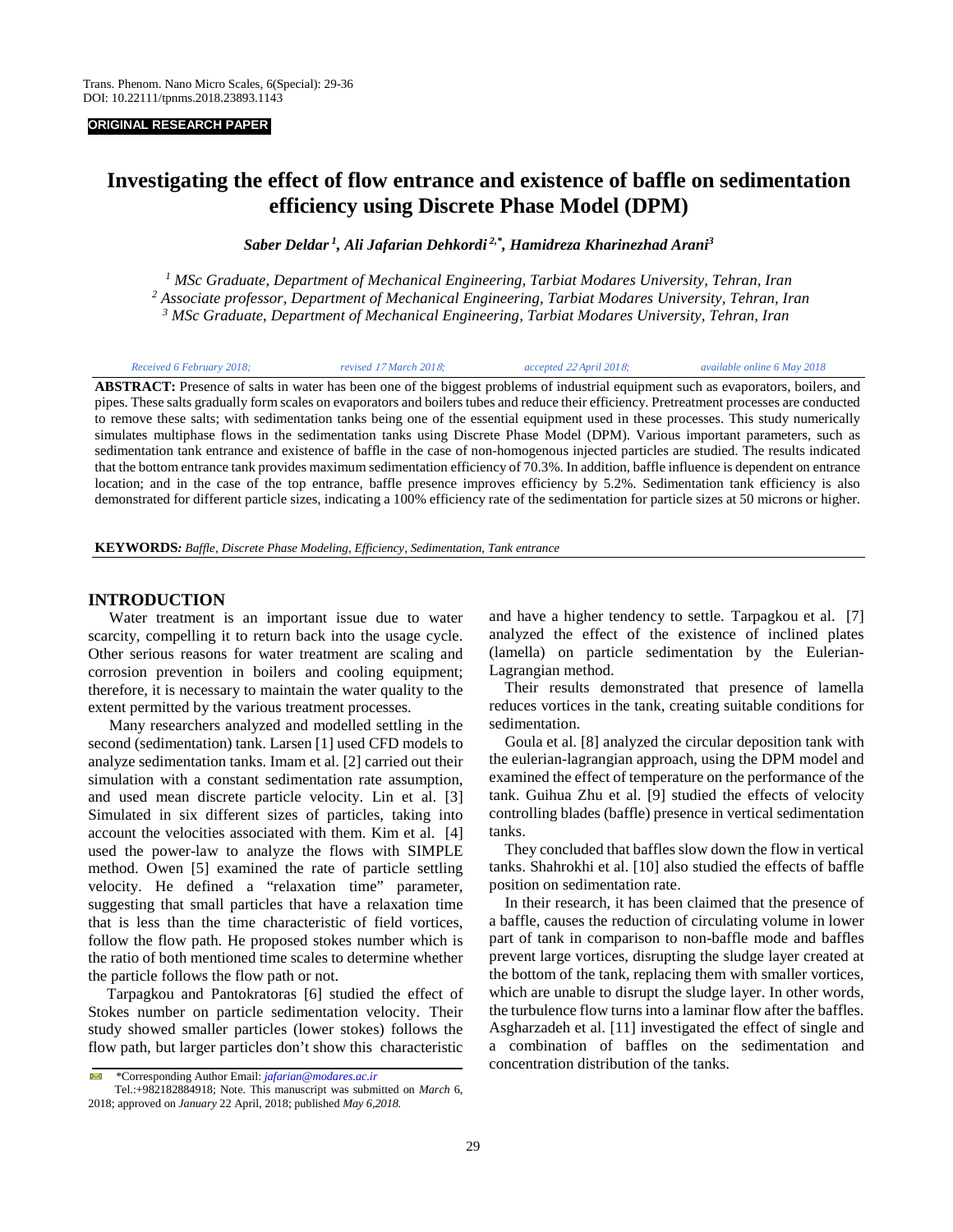|               | <b>Nomenclature</b>                    |                            | <b>Greek Symbols</b>                  |
|---------------|----------------------------------------|----------------------------|---------------------------------------|
| A             | area $(m2)$                            | $\alpha$                   | volume fraction                       |
| $\mathcal{C}$ | concentration $(kg/m3)$                | $\upsilon$                 | viscosity $(m^2/s)$                   |
| $C_d$         | Friction factor                        | $\mu_{\text{eff}}$         | effective dynamic viscosity $(m^2/s)$ |
| d             | diameter(m)                            | $\rho$                     | density (kg/m3)                       |
| g             | gravitational acceleration $(m/s2)$    | $\overrightarrow{\lambda}$ | unite vector                          |
| $\mathbf F$   | force $(N)$                            |                            | <b>Subscripts</b>                     |
| Fr            | Froude number                          | $\mathbf{i}$               | main direction                        |
| m             | $\text{mas}$ (kg)                      | in                         | inlet                                 |
| $\mathbf{P}$  | pressure $(N/m2)$                      | out                        | outlet                                |
| Q             | fluid flow rate $(m^3/s)$              | $_{\rm fr}$                | friction                              |
| u, v          | x and y components of velocity $(m/s)$ | g                          | gravitational                         |
| U             | mean velocity $(m/s)$                  | br                         | <b>brownian</b>                       |
| Re            | Reynolds number (m)                    | b                          | buoyancy                              |
| x,y           | Cartesian coordinates (m)              | pg                         | pressure gradient                     |
|               |                                        | ur                         | relative Velocity                     |

Razmi et al. [12 used the VOF multiphase model to analyze the flow field in the tank in the presence of baffle]. Yaqubi et al. [13] investigated empirically the flow parameters of high turbidity flow in a deposition tank. They calculated the impact of the baffle on the fluid flow and concentration distribution along the tank. Liu et al. [14] studied onedimensional sedimentation models in sedimentation tanks, comparing different models. Jin et al. [15] studied sedimentation in class(I) sedimentation tanks with nonhomogenous particles. Long Fan et al. [16] reviewed the secondary deposition tank with CFD and analysed the velocity profile as well as the distribution of the concentration in the tank, and discussed the height and position of the baffle. Flamant et al. [17] used a laboratory device, examined the velocity profile in the deposition tank, they took into account the effect of the presence of the sludge layer by adding a source term in one-dimensional settling equation.

The purpose of this paper is to study fluid flow in sedimentation tanks in the presence of solid particles and investigating the two effective parameters on efficiency in sedimentation tanks: the first one is Sedimentation tank entrance flow location and the second one is the existence of velocity controlling blades (baffles). Computational Fluid Dynamics (CFD) was used by ANSYS CFD to achieve this goal. Fluid interactions on particles and vice versa were also taken into account.

# **MATRIALS AND METHODS**

# **Fluid Phase:**

The fluid in this research behaves in a continuous, incompressible manner. The fluid phase is simulated by Navier-Stokes equations. The continuity (1) and linear momentum (2) equations are as follows:

$$
\nabla.(\rho u) = 0 \tag{1}
$$

$$
U_j \frac{\partial U_i}{\partial x_j} = -\frac{1}{\rho} \frac{\partial p}{\partial x_i} + \frac{\partial}{\partial x_j} \left( v \left( \frac{\partial U_i}{\partial x_j} + \frac{\partial U_j}{\partial x_i} \right) - \overline{u_i' u_j'} \right) + S_{dp}
$$
 (2)

# **Discrete Phase**

Discrete particle movement path is calculated by integrating each particle's momentum equation in Lagrangian reference framework. Equation (3) shows the forces affecting the particles:

$$
m_p \frac{du_p}{dt} = F_{fr} + F_g + F_b + F_{br} + F_s + F_{pg} + F_{vm}
$$
 (3)

The vectors on the right side of the equation represent friction, gravitational, buoyancy, brownian, saffman lift, pressure gradient and virtual mass forces, respectively. Among the acknowledged forces, only the brownian and saffman lift forces are negligible. All forces applied to the particle are shown in Table 1.

#### **Fluid-particle interactions:**

 The most important assumption for simulating multiphase fluids in a sedimentation tank is the interaction between the primary (water) and the secondary (particle) phases. In this paper, a volumetric fraction at 0.2 (kg/m3) entrance concentration is calculated by equation (4):

$$
\alpha = \frac{C_p}{\rho_p} \approx 10^{-4} \tag{4}
$$

Therefore, two-way interaction should be noted to simulate.

In other words, in addition to the effects of the primary phase on the secondary phase, the effects of the secondary phase on the primary phase should be taken into account as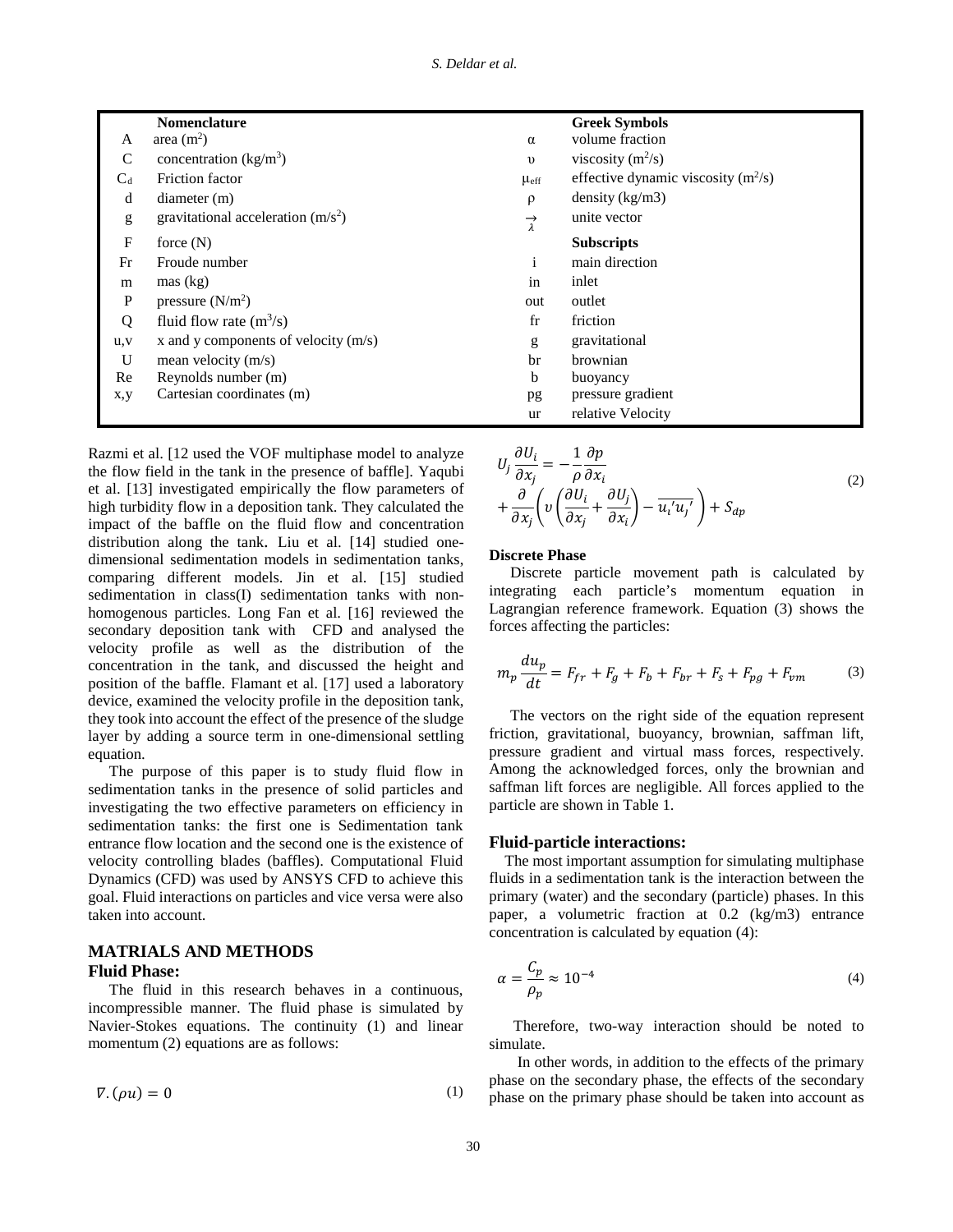well. This is considered by the discrete phase source term

(sdq) in the fluid momentum equation (Eq. (2)).

| Force         | <b>Expression</b>                                                                                                   | <b>Note</b>                                                                                                                                                                                                                     | Ref.   |
|---------------|---------------------------------------------------------------------------------------------------------------------|---------------------------------------------------------------------------------------------------------------------------------------------------------------------------------------------------------------------------------|--------|
| Friction      | $F_{fr} = \frac{1}{2} C_d A_f \rho_f  u_r ^2 \vec{\lambda}_{u_r}$<br>$C_d = \frac{Re_r}{24} [1 + 0.15(Re^{0.687})]$ | This force is Counted as the most important force in this study.                                                                                                                                                                | $[18]$ |
| Gravitational | $F_g = \frac{\pi \rho_p d_p^3}{\epsilon} g$                                                                         | This force is dependent on Earth's gravitational acceleration and proportional to<br>particle's mass.                                                                                                                           | $[19]$ |
| Buoyancy      | $F_b = -\frac{\pi \rho_f d_p^3}{\epsilon} g$                                                                        | This force is due to the sum of the difference in fluid pressure around the body;<br>the force acts in the opposite direction of gravity and is proportional to the<br>volume of the body and the density of the carrier fluid. | [20]   |
| Virtual mass  | $F_{\text{vm}} = \frac{1}{2} \frac{\rho_f}{\rho_p} \frac{d}{dt} (u_f - u_p)$                                        | This force is important when fluid density relative to particle density is higher<br>than $0.1$ .                                                                                                                               | $[21]$ |
|               | Pressure gradient $F_{PG} = m_P \frac{\rho_f}{\rho_o} \left( \frac{du_f}{dt} - v_f \Delta u_f \right)$              | This force is derived from the full Navier-Stokes equation, showing the force<br>induced on a fluid that would occupy the field in the absence of the particles.                                                                | [20]   |

**Table1** Forces applied to particles.

#### **Turbulence:**

According to the problem conditions and the geometry in question, **k-Ɛ** turbulence model was chosen to analyze the turbulence. General transport equations for turbulence kinetic energy k, as well as turbulence dissipation rate  $\epsilon$  are considered as follows.

$$
\frac{\partial}{\partial x_j}(\rho k u_i) = \frac{\partial}{\partial x_j} \left( a_k \mu_{eff} \frac{\partial k}{\partial x_j} \right) + G_k + G_b - \rho \varepsilon \tag{5}
$$

$$
\frac{\partial}{\partial x_j} (\rho \varepsilon u_i) = \frac{\partial}{\partial x_j} \left( a_\varepsilon \mu_{eff} \frac{\partial \varepsilon}{\partial x_j} \right) \n+ C_{1\varepsilon} \frac{\varepsilon}{k} (G_k + C_{3\varepsilon} G_b) - C_{2\varepsilon} \rho \frac{\varepsilon^2}{k} - R_\varepsilon
$$
\n(6)

# **The effects of field turbulence on the particles:**

Flow turbulence and fluid velocity fluctuations directly affect particle movement; this way, the fluid momentary velocity felt by the particle changes due to the applied forces. Discrete Random Walk model uses gaussian random dispersion based on natural random events to define the effects of turbulence on the particle.

#### **Boundary conditions:**

 Velocity-inlet boundary condition is used at sedimentation tank entrance. Pressure-outlet boundary condition is used in the tank outlet.

The free surface of the tank uses symmetry condition. The discrete phase uses the trap boundary condition at the bottom of the tank, and reflection boundary condition on the walls.

#### **Geometry:**

The sedimentation tank geometry subject to study has been acquired from [10] and is of rectangular shape. It measures at 50 cm wide, 31 cm height and 200 cm long. The inlet entrance height is 10 cm. The tank overflow is located at 30 cm high.

The baffle height to the depth of the sedimentation tank equates 0.176 ( $\frac{H_b}{H}$  = 0.176); while its location distance to the tank length equals  $0.125 \left( \frac{L_{barf} l}{L_{tank}} \right) = 0.125$  [10].

Incoming water volume rate in the experimental work equals 2 liters per second (Qin=2 lit/s).

According to the flow rate and entrance cross-section area, water velocity was set at 0.04 m/s in numerical calculations.

Reynolds dimensionless number was set at Rein=3972 by the inlet, while Froude dimensionless number was fixed at Frin=0.04 by the inlet; kept the same in all the cases [10]. Figure 1 shows a two-dimensional picture of the tank: x-momentom equation:



According to Figure 2, which demonstrates the velocity profile in tank depth, it can be concluded that the twodimensional approach does not differ significantly from the analysis in the three-dimensional state; while avoiding the extra computational expense required by 3D analysis.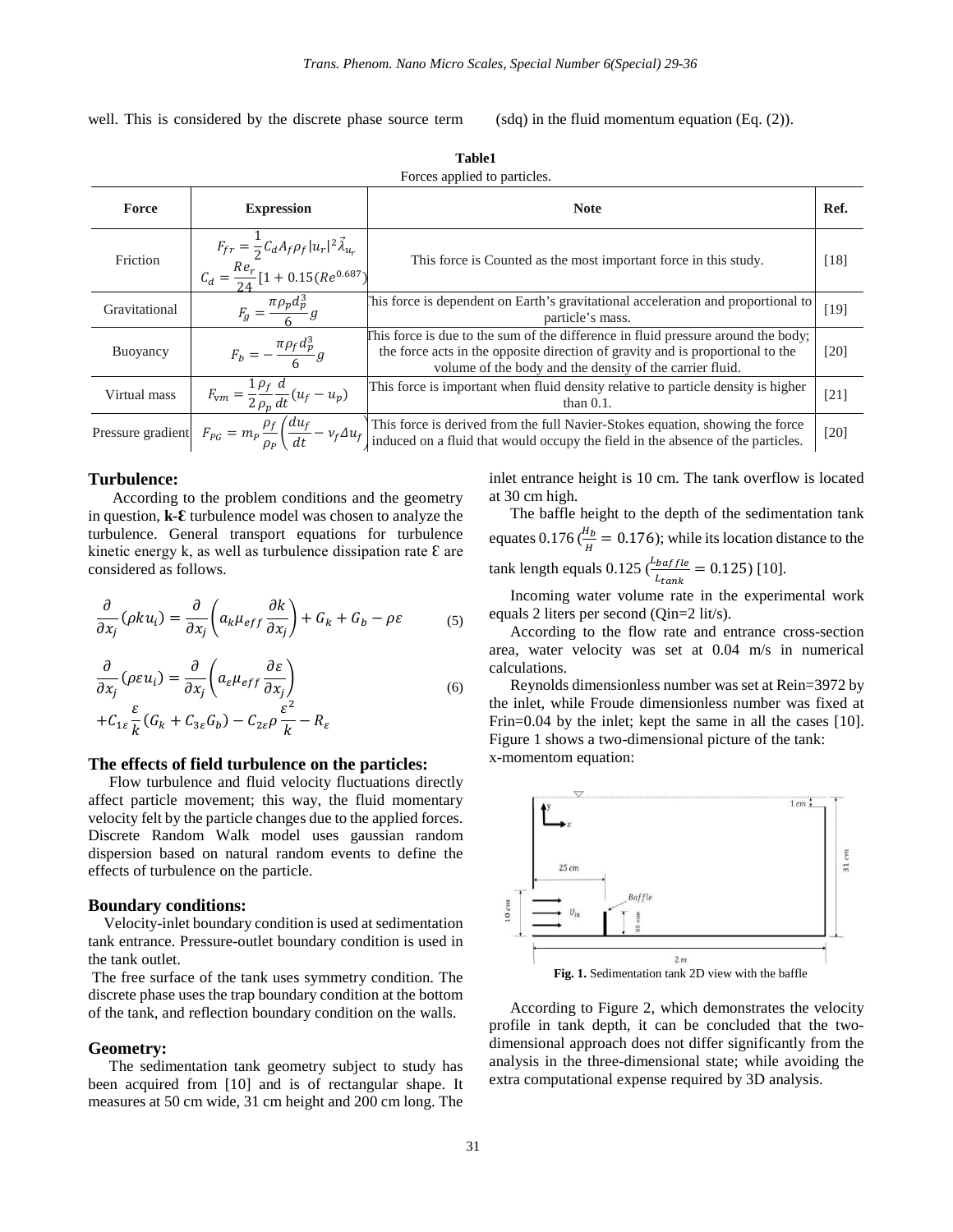

**Fig. 2.** Investigating velocity profiles in the depth of the tank (At Z= 0.125, 0.2, and 0.25 m deep)

Velocity profile along the tank was compared in three difference mesh sizes to prevent dependence on the number of 2D geometry meshes. Mesh specifications are shown in Table 2:

| Table 2                                   |                        |  |  |  |
|-------------------------------------------|------------------------|--|--|--|
| Characteristics of the studied 2D meshes. |                        |  |  |  |
| <b>Mesh Tittle</b>                        | <b>Number of Cells</b> |  |  |  |
| Mesh 1                                    | 53440                  |  |  |  |
| Mesh 2                                    | 83660                  |  |  |  |
| Mesh 3                                    | 148945                 |  |  |  |

As shown in Figure 3, mesh (2) and mesh (3) have identical velocity in the direction of the tank, so we can consider mesh number 2 as the optimal in a 2D analysis.



**Fig. 3.** Investigating velocity profiles in the direction of the tank

#### **VALIDATION**

Simulation results were compared with the experimental ones obtained by Shahrokhi et al. in their paper [10] (figure 4). As evident, simulation results are in suitable agreement with experimental results. Primary water phase has a density and viscosity of 998.2 (kg/m3) and 0.001003 (kg/m.s), respectively. The secondary solid phase has a density of 2650 (kg/m3).



**Fig.** 4**.** Comparing velocity profiles with experimental data from [10] along the tank at 0.05, 0.23, 0.41, and 0.59 ratios

Incoming secondary phase concentration was considered as  $C_{in}$ =0.2 (kg/m3). Information concerning size distribution of the particles injected into the sedimentation tank is shown in Table 3.

**Table 3**

| таріє э                                  |                          |                              |  |  |  |  |
|------------------------------------------|--------------------------|------------------------------|--|--|--|--|
| Particle mass distribution based on size |                          |                              |  |  |  |  |
| <b>Particle Mass Class</b>               | <b>Particle Diameter</b> | <b>Inlet Stream Diameter</b> |  |  |  |  |
| on Size                                  | (mm)                     | <b>Distribution</b>          |  |  |  |  |
| (PSD)                                    |                          | $($ %)                       |  |  |  |  |
|                                          | < 0.005                  | 2                            |  |  |  |  |
| $\mathcal{D}_{\mathcal{L}}$              | $0.005 \square 0.01$     | 8                            |  |  |  |  |
| 3                                        | $0.01 \square 0.025$     | 17                           |  |  |  |  |
|                                          | $0.025 \square 0.05$     | 22                           |  |  |  |  |
| 5                                        | $0.05 \square 0.1$       | 20                           |  |  |  |  |
| 6                                        | $0.1 \square 0.25$       | 14                           |  |  |  |  |
|                                          | $0.25 \square 0.5$       | 11                           |  |  |  |  |
| 8                                        | $0.5 \square$ 1          | 6                            |  |  |  |  |

## **DISCUSSION AND CONCLUSION**

In this section, three cases of different inlet positions as well as three cases with baffles, a total of six cases, have been studied; the efficiency of each case was obtained using equation 7: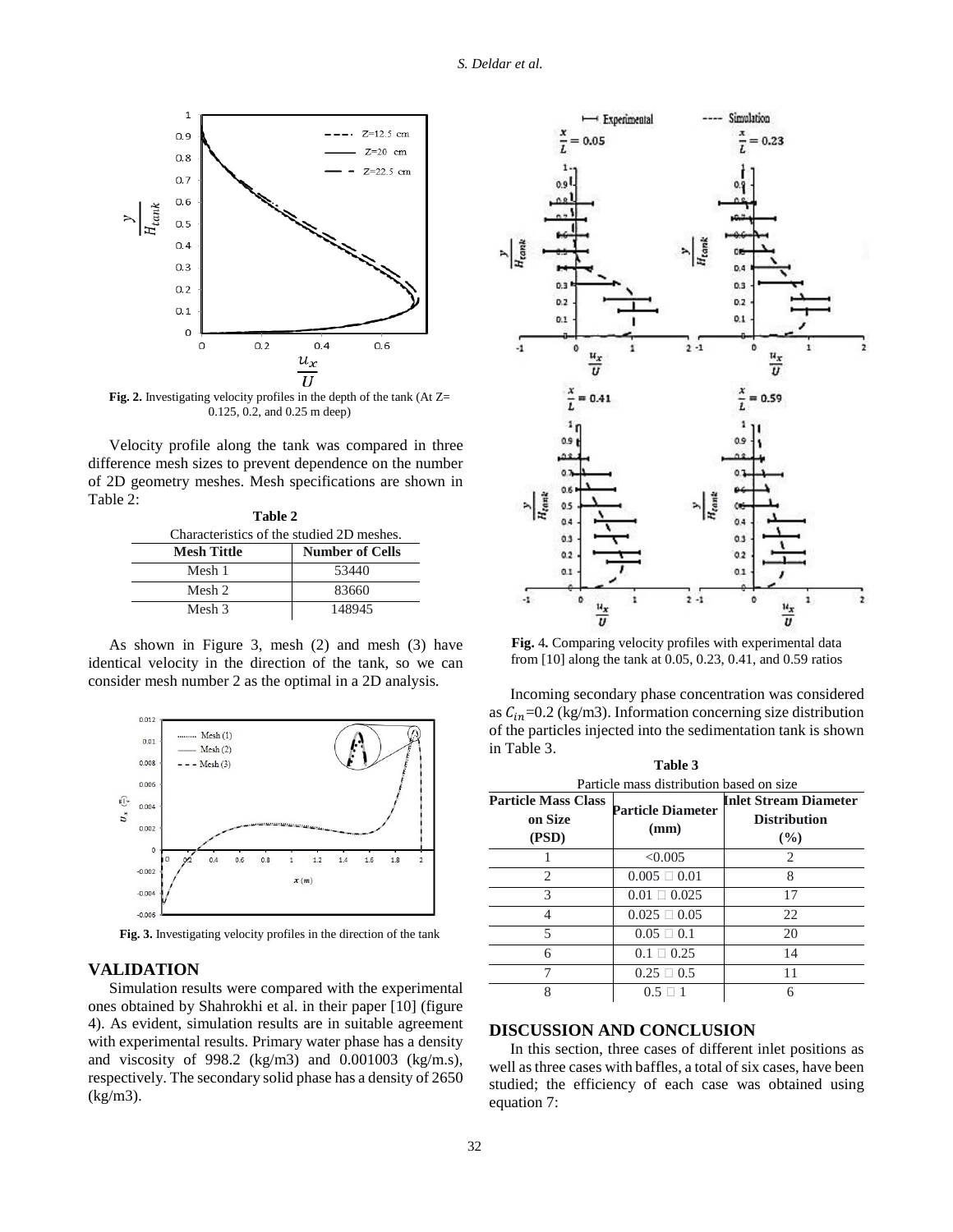$$
\eta = \frac{c_{in} - c_{out}}{c_{in}} \tag{7}
$$

Figure 5, shows the physics of these three cases without the baffle. It should be noted that in all the three cases, inlet height was considered 10 cm.



**Fig. 5.** Geometry of three studied cases without baffle

Figure 6, shows the three cases with baffle. The baffle is located at 25 cm far from the inlet. Shahrokhi et al. stated this distance as most efficient in their work [10].



**Fig. 6.** Geometry of three studied cases with baffle

Fluid flow in the sedimentation tank was investigated in single-phase and two-phase forms (figure 7). This figure depicts that the presence of the secondary phase at 0.2 kg/m3 concentration has little effect on the flow of the primary phase. Stamou et al. stated that in the sedimentation tanks, if the secondary phase concentration is less than 0.2 (kg/m3), then the second phase will not affect the flow field inside the tank [22]. It is worth noting that in the present study, the twoway effect is considered, and the effect of primary and secondary phases on each other has been considered simultaneously.



**Fig. 7.** Studying the flow in two conditions: 1) Single-phase 2**)**Two-phase

In Figure 8, efficiency in different cases (without baffle) is demonstrated. According to the figure, the highest efficiency occurs in case a (bottom entrance) which is equal to 70.33%. In the middle entrance (case b), and top entrance (case c), the efficiencies are 65.31% and 64.38%, respectively. Hence employing the entrance at the bottom of the tank increases the efficiency by 5.95% compared to the top entrance case. In fact, due to the formation of boundary layers, the velocity closer to the walls is lower compared to positions further from the bottom of the tank, and lower velocities provide better settlement conditions.



**Fig. 8.** Efficiency in three different cases in the absence of baffle (cases a, b, and c)

Another reason of increasing efficiency in the case of bottom inlet (case a) is that the primary flow passes through a longer path to exit the tank (tank outlet is located at the top. figure 1) and due to the same flow velocity in all three cases, the tank time scale is increased. This phenomenon leads to the increase in sedimentation tank efficiency. Figure 9, compares flow stream lines in all cases considering no baffles.



**Fig. 9.** Studying the flow in the sedimentation tank in cases a, b, and c

Figure 10 shows the efficiency of three cases with different entrance locations considering a baffle. The motivation to embed a baffles is to reduce turbulent kinetic energy and creating laminar conditions for better sedimentation. When baffle is employed in the direction of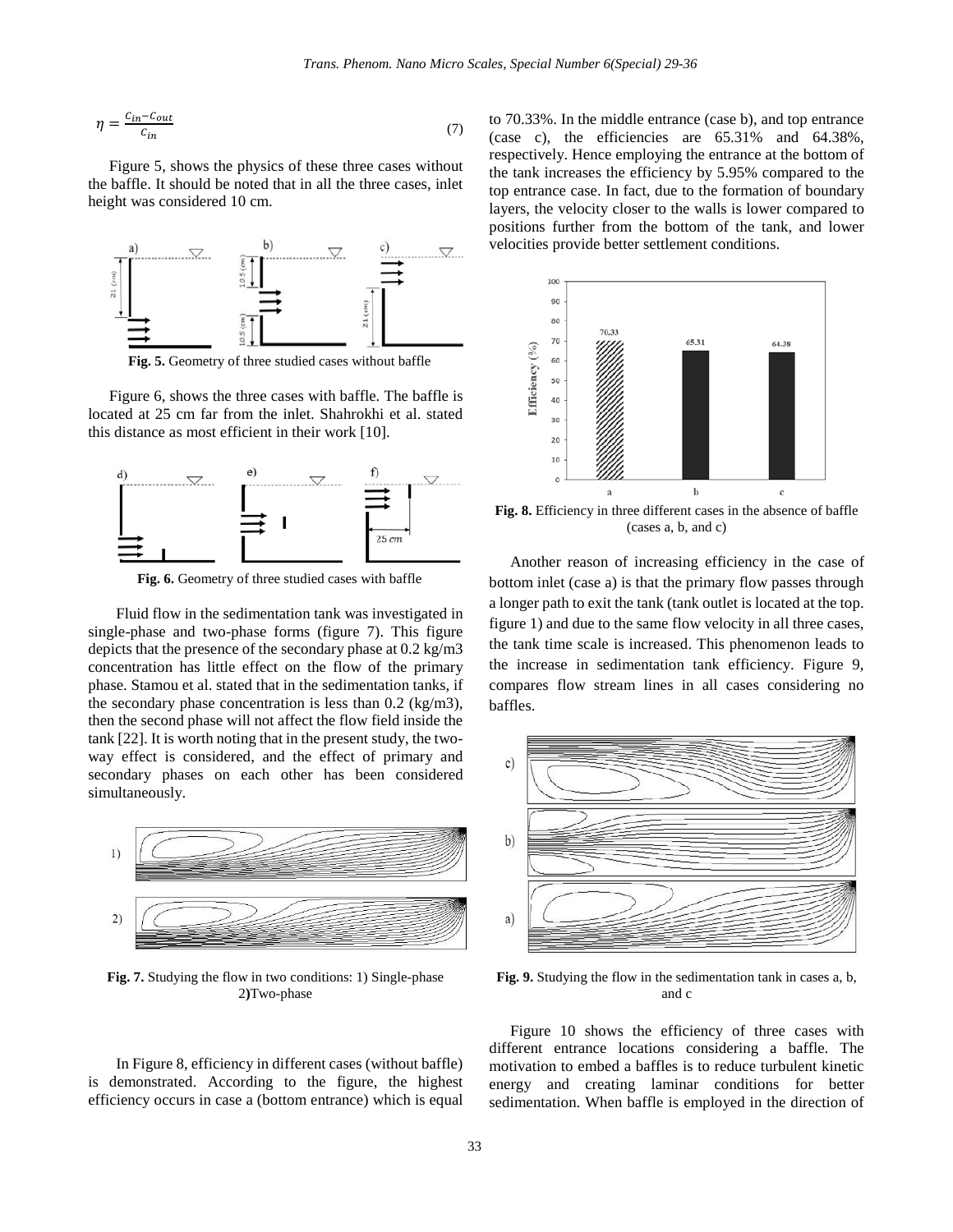the flow, case (f) shows the highest efficiency equal to 69.18%. In two other cases d and e, the efficiencies are 66.08% and 65.55%, respectively. The existence of a baffle increases the efficiency of case c by 4.8% and has a positive effect. In contrast, in case a, the baffle has a negative effect and reduces the efficiency by 4.25%. Because the baffle deviates the flow of fluid from the tank floor, which reduces the possibility of particles being deposited. In the middle entrance mode, the baffle increases the efficiency by 0.24%, which is negligible. Because in the middle entrance, the baffle causes about half of the stream to flow from the bottom of the tank and will improve the performance of the tank; In front of the other half, the flow passes through the top of the tank, which reduces the amount of efficiency. Therefore, the two mentioned causes neutralize the effect of each other, and therefore, according to the simulation results, baffle will not have much effect on efficiency.



In case (f), in addition to reducing turbulent energy, the baffle directs the flow towards the bottom of the tank, improving the condition for sedimentation. In contrast in case (d), baffle causes the particles to move away from the bottom of the tank, requiring more time for proper sedimentation, reducing efficiency as a result (compared to case a, without baffles) (figure 11).



**Fig. 11.** Studying the flow in the sedimentation tank in cases d, e, and f

The efficiency of the tank is shown in Fig 12 for two cases a (bottom entrance without baffle) and d (bottom entrance with baffle).

According to the figure, the efficiency for classes 5 to 8 is 100%. In other words, in the diameter ranges from 50 to 1000 microns, with baffle and without the baffle, all particles are deposited. Due to the high Stokes number and high gravity, these particles have enough time to settle inside the tank with baffle and without the baffle and despite the changing in the flow field in the presence of baffle, the efficiency of the tank for these particle classes is not changed.

For particles of class 1 (5 microns), in the presence of baffle, the efficiency decreases by 12.57%. Comparing Cases a and d it is obvious that these particles, due to their small size and low Stokes numbers, emigrate from bottom of the tank, thus reducing the efficiency of separation. Particles of classes 2, 3 and 4, obey the same rule and the efficiency for each of these classes is reduced by 11.67%, 15.24% and 16.03, respectively.



**Fig. 12.** Particle efficiency in cases a (bottom entrance without baffle) and d (bottom entrance with baffle)

In Figure 13, the efficiency of the sedimentation tank is shown for two cases c (top entrance without baffle) and f (top entrance with baffle). According to the figure for the two cases c and f, the efficiency for the class 6 to 8 particles is 100%.

In case 5, adding a baffle, the efficiency reaches 100%. Also, in classes 1, 2, 3 and 4, the efficiencies have increased by 9.92%, 7.29%, 13.56% and 21.79%, respectively. This increase in the efficiency of different particle classes, due to the deformation of the flow field inside the sedimentation tank, is in the presence of a baffle. The presence of baffles deviates the flow field to the bottom tank and increases the probability of deposition of particles.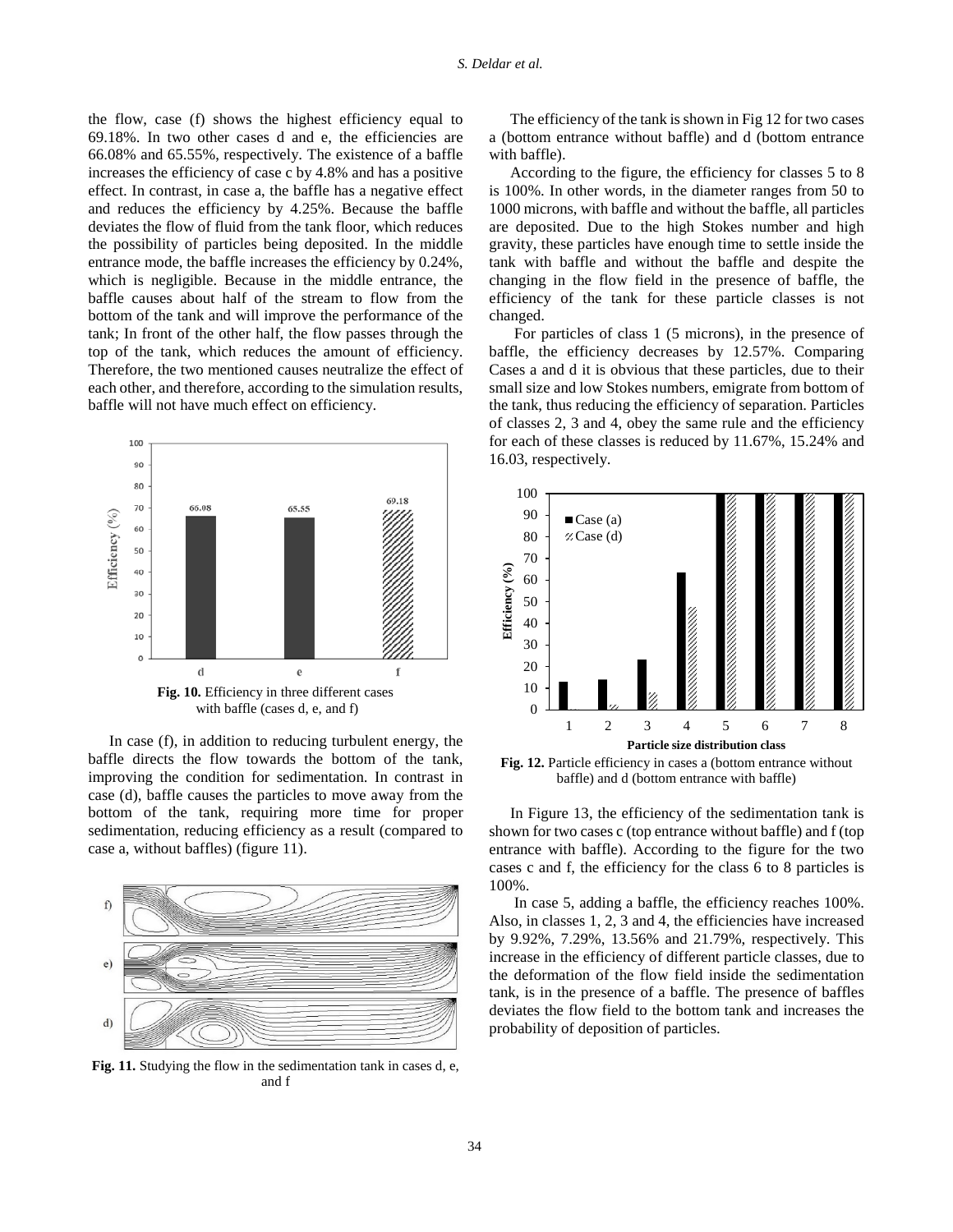

 Figures 12 and 13 reveal that particle sedimentation in high diameter ranges of classes 5 and higher, is not dependent on entrance position and presence of the baffle. In this range, the main governing mechanism is gravity. In other classes with smaller particles, the effect of gravity decreases, leading to lower sedimentation. This trend reaches a point where the gravity can deem negligible.

# **CONCLUSION**

 In the present work a sedimentation tank was analyzed using Discrete Phase Model (DPM). Results indicated that placing the entrance at the bottom provides the highest efficiency due to the specific characteristics of the flow in the tank. In addition, the presence of baffles is affected by tank entrance position, and while the entrance is located at the top, baffles improve sedimentation rates by enhancing fluid flow inside the sedimentation tank and reducing fluid turbulent energy. Particle diameter distribution should also be taken into account to design a sedimentation tank better suited to the task. Finally, results showed that the bottom entrance tank provides maximum sedimentation efficiency of 70.3%. Moreover, in the case of the top entrance, baffle presence improves efficiency by 5.2%. Sedimentation tank efficiency is also demonstrated for different particle sizes, indicating a 100% efficiency rate of the sedimentation for particle sizes at 50 microns or higher.

#### **REFRENCES**

- [1] Larsen P. On the hydraulics of rectangular settling basins: experimental and theoretical studies. Department of Water Resources Engineering, Lund Institute of Technology, University of Lund; 1977.
- [2] Imam E, McCorquodale JA, Bewtra JK. Numerical modeling of sedimentation tanks. Journal of hydraulic engineering. 1983;109(12):1740-54.
- [3] Lyn D, Stamou A, Rodi W. Density currents and shear-induced flocculation in sedimentation tanks.

Journal of hydraulic Engineering. 1992;118(6):849-67.

- [4] Kim H, Shin M, Jang D, Jung S, Jin J. Study of flow characteristics in a secondary clarifier by numerical simulation and radioisotope tracer technique. Applied radiation and isotopes. 2005;63(4):519-26.
- [5] Owen P. Pneumatic transport Journal of Fluid Mechanics. 1969;39(02):407-32.
- [6] Tarpagkou R, Pantokratoras A. CFD methodology for sedimentation tanks: The effect of secondary phase on fluid phase using DPM coupled calculations. Applied Mathematical Modelling. 2013;37(5):3478-94.
- [7] Tarpagkou R, Pantokratoras A. The influence of lamellar settler in sedimentation tanks for potable water treatment—A computational fluid dynamic study. Powder Technology. 2014;268:139-49.
- [8] Goula AM, Kostoglou M, Karapantsios TD, Zouboulis AI. The effect of influent temperature variations in a sedimentation tank for potable water treatment—A computational fluid dynamics study. Water research. 2008;42(13):3405-14.
- [9] Zhu G, Zhang Y, Ren J, Qiu T, Wang T. Flow simulation and analysis in a vertical-flow sedimentation tank. Energy Procedia. 2012;16:197- 202.
- [10] Shahrokhi M, Rostami F, Said MAM. Numerical modeling of baffle location effects on the flow pattern of primary sedimentation tanks. Applied Mathematical Modelling. 2013;37(6):4486-96.
- [11] Asgharzadeh H, Firoozabadi B, Afshin H. Experimental investigation of effects of baffle configurations on the performance of a secondary sedimentation tank. Scientia Iranica. 2011;18(4):938-49.
- [12] Razmi A, FIROUZABADI B, Ahmadi G. Experimental and numerical approach to enlargement of performance of primary settling tanks. 2009.
- [13] Yaghoubi S, Afshin H, Firoozabadi B, Farizan A. Experimental investigation of the effect of inlet concentration on the behavior of turbidity currents in the presence of two consecutive obstacles. Journal of Waterway, Port, Coastal, and Ocean Engineering. 2016;143(2):04016018.
- [14] Liu B, Ma J, Luo L, Bai Y, Wang S, Zhang J. Twodimensional LDV measurement, modeling, and optimal design of rectangular primary settling tanks. Journal of Environmental Engineering. 2009;136(5):501-7.
- [15] Jin Y-C, Lu F, Badruzzaman M. Simplified model for the class-I settling tanks design. Journal of Environmental Engineering. 2005;131(12):1755-9.
- [16] Fan L, Xu N, Ke X, Shi H. Numerical simulation of secondary sedimentation tank for urban